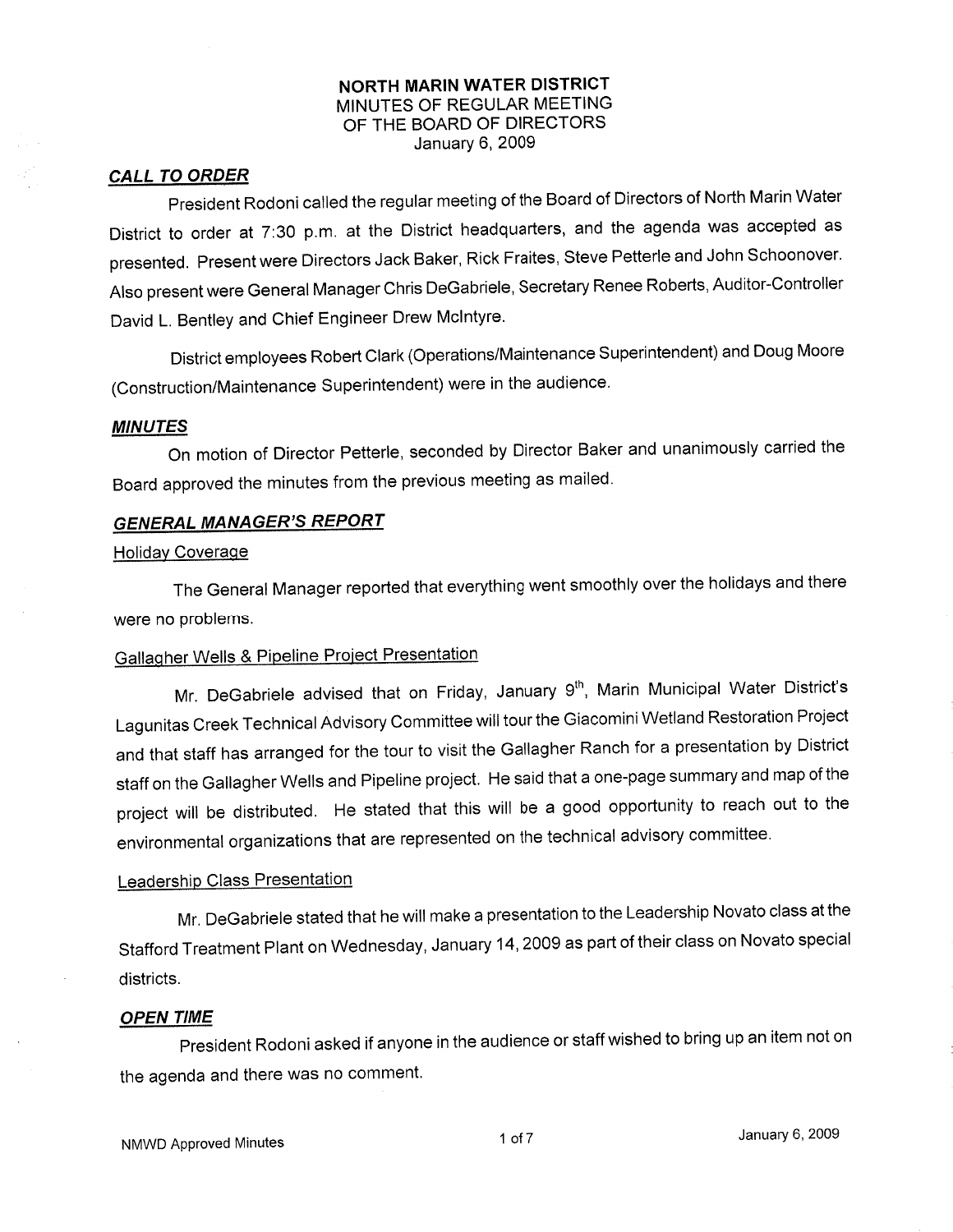# STAFF/DIRECTORS REPORTS

president Rodoni asked if staff or Directors wished to bring up an item not on the agenda and the following items were discussed'

## Oceana Marin

Mr. Clark advised that he will attend the oceana Marin Homeowners Association meeting on January 17<sup>th</sup> and will provide project updates including information on the just completed Infiltration and lntrusion StudY.

Director Rodoni inquired about the progress of the generator enclosure screening project in oceana Marin. Mr. clark responded that there has been no progress and that he has not heard of any complaints from customers.

# President to Excuse Himself on Agenda Item 9

Director Rodoni announced that he would be excusing himself from Item 9, Annexation No. 10 to Paradise Ranch Estates Improvement District and that Vice-President Baker will preside.

# **CONSENT CALENDAR**

on the motion of Director schoonover, seconded by Director Baker and unanimously carried the following items were approved on the Consent Calendar:

# 901 SHERMAN AVENUE

This project proposes to renovate and rehabilitate the building at 901 Sherman Avenue to be used as a city council chamber and community event venue. The project includes moving the existing building 12 feet north, demolition of adjacent buildings and constructing a public plaza and green space.

New water facilities required include a commercial fire hydrant, two 1 $\frac{1}{2}$ " meters, and 65 feet of pipe. The project is allowed to install new turf since the applicant consented to remove turf elsewhere at a rate of 1.5 to 1 per Regulation  $15(e)3(ii)$ .

The Board approved Resolution Og-01 entitled, "Authorization of Execution of Water Service Facilities Construction Agreement with City of Novato "

# RESCISSION OF RESOLUTION 08-28 RE CALPERS TAX DEFERRED MEMBER **CONTRIBUTIONS**

On November 4, 2008, the Board approved Resolution 08-28 entitled, "CaIPERS Tax Deferred Member Contributions" and staff was subsequently notified by CalPERS that the incorrect resolution template was used. The Board authorized the rescission of said Resolution 08-28.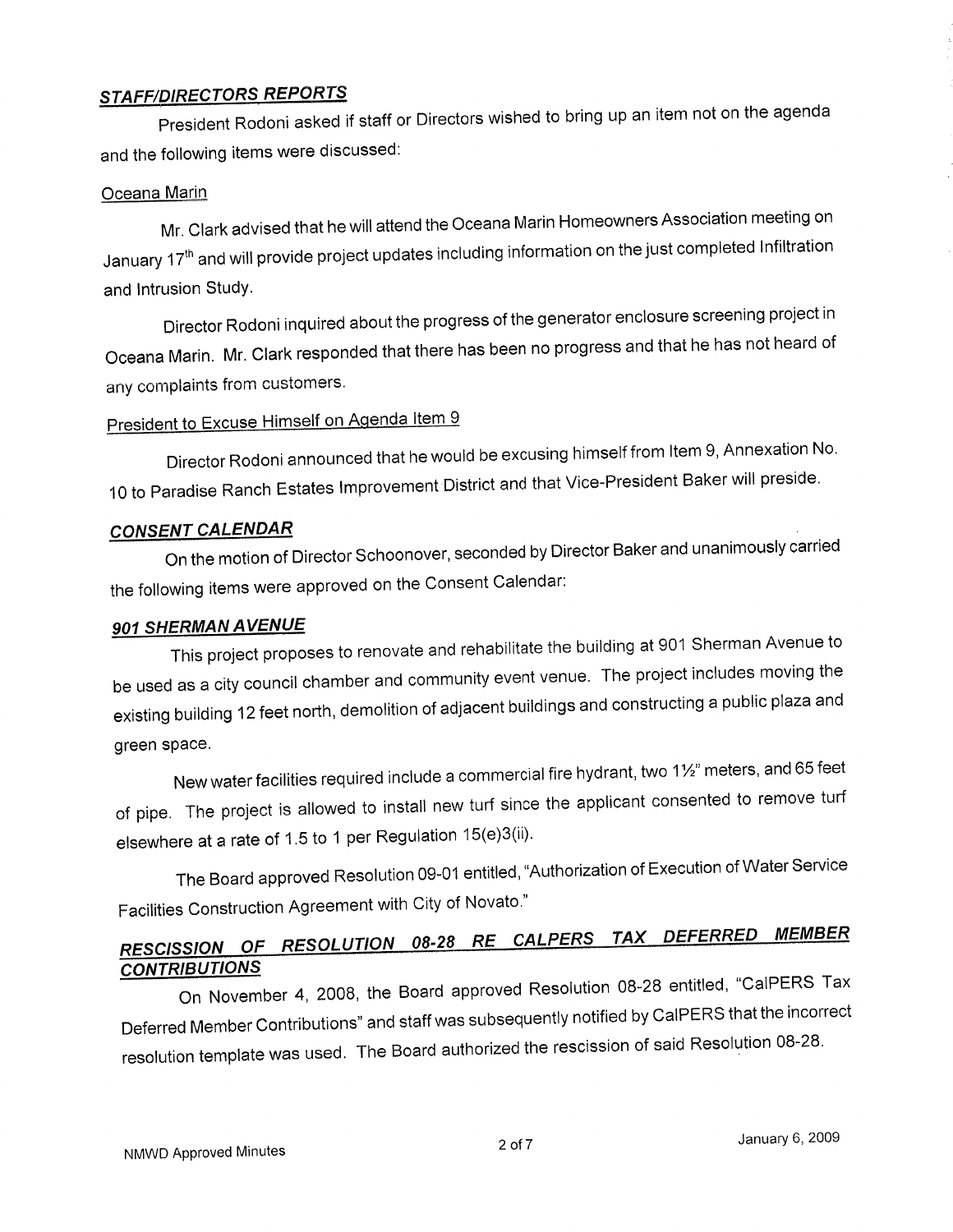# EMPLOYER PICKUP RESOLUTION PRE.TAX PAYROLL DEDUCTION PLAN FOR SERVICE **CREDIT PURCHASES (CONTRIBUTION CODE 14)**

The Board approved Resolution 09-02 entitled, "Employer Pickup Resolution Pre-Tax Payroll Deduction Plan for Service Credit Purchases (Contribution Code 14)."

# LETTER OF APPRECIATION TO CAROL FRIEDMAN, EXECUTIVE DIRECTOR - DANCE PALACE

The Board approved a letter of appreciation to Carol Friedman, Executive Director of the Dance Palace in Point Reyes Station, upon her retirement after 37 years of service to the Point Reyes community.

## QUALIFIED WATER EFFICIENT LANDSCAPER (QWEL) TRAINING BILL INSERT

The Board approved the Qualified Water Efficient Landscaper (QWEL) training bill insert in English and Spanish. This training is a series of classes offered by Sonoma County WaterAgency to assist landscapers to become more water efficient in their landscape maintenance and installation operations.

## **ACTION CALENDAR**

# APPROVE: ANNEXATION NO. 10 TO PARADISE RANCH ESTATES IMPROVEMENT DISTRICT

President Rodoni excused himself from this item and Vice-President Baker assumed the chair

Mr. Mclntyre advised that at the second meeting in November, the Board declared its intent to proceed with the annexation of four parcels into the West Marin lmprovement District. He stated that the parcels are in the District service territory and all but the Fox parcel front Sir Francis Drake Boulevard. He reported that Mr. and Mrs. Fox have provided the District with a grant deed of their parcel identifying a 5' wide utilities easement that runs across an adjacent parcel. Mr. Mclntyre stated that staff has requested a grant deed confirming said easement from the adjacent parcel owner. He said that the next step is for the owners of the parcels to come in to the District and request an "over-the-counter" agreement application for a water meter. He noted that one owner has made an application. He further noted that all four customers are currently served by Hamilton Mutual Water Company.

Director Baker questioned the width of the easement for the pipeline, and Mr. Mclntyre responded that the trenching is for the Fox private water service and will be sufficient. Mr. DeGabriele stated that Fox water meter will be installed on Sir Francis Drake and clarified that the easement will allow the Fox private water service line to cross the Dolan parcel for connection to their house.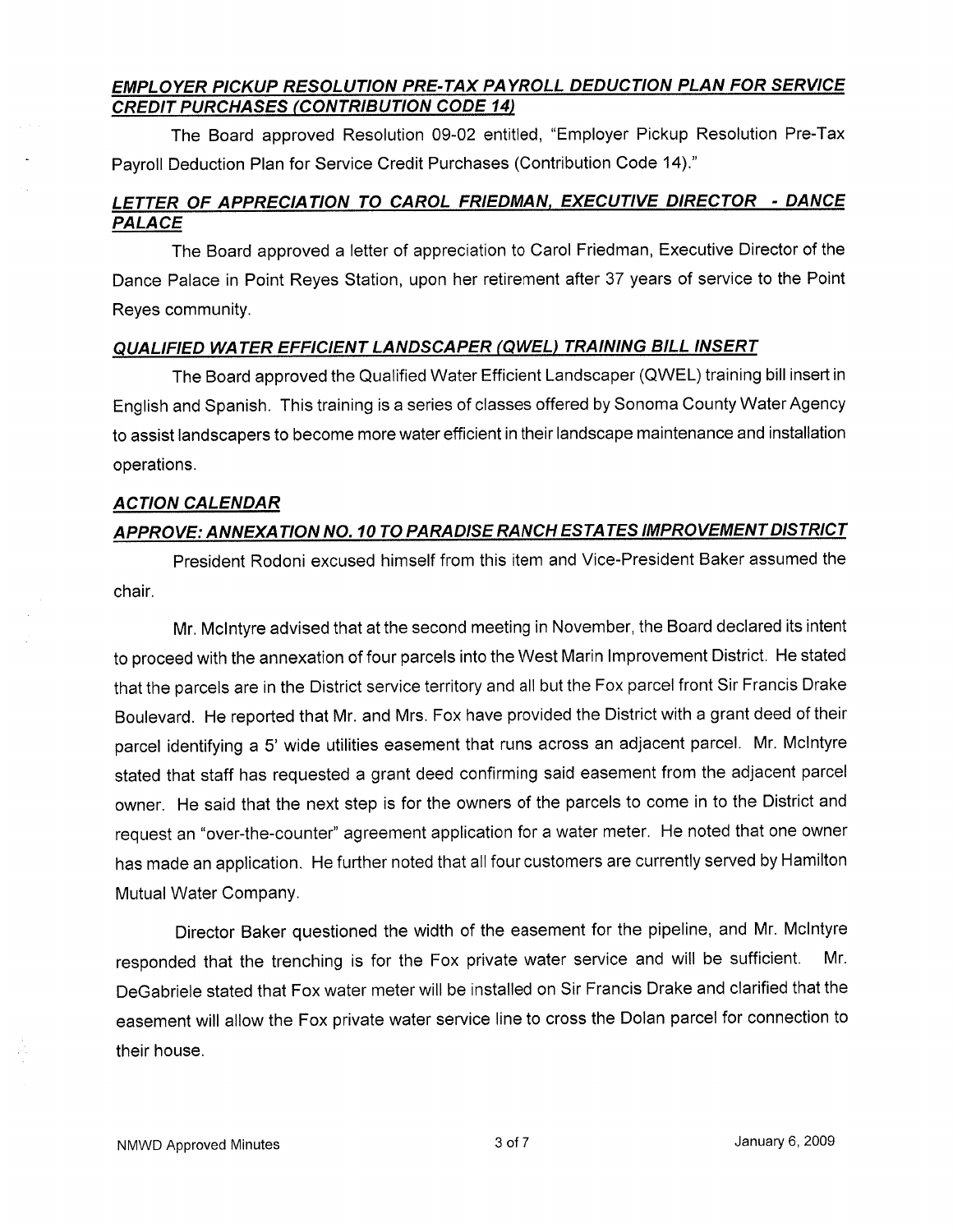On motion of Director Fraites and seconded by Director Petterle, the Board approved Resolution 09-03 entitled, "Resolution of the Board of Directors of North Marin Water District Ordering the Annexation No. 10 of Territory Within Said District to lmprovement District No. PRE-1 of Said District" by the following vote:

AYES: Directors Baker, Fraites, Petterle, Schoonover

NOES: None

ABSENT: None

ABSTAIN: Director Rodoni

President Rodoni assumed the Chair.

## APPROVE: NEW CREW TRUCK BODY PURCHASE

Mr. Clark informed the Board that staff had received and reviewed the bids for the body of the new crew truck. He said that seven vendors were solicited, three bids were returned and all bids were within the budgeted amount. He reported that the low bid was from Superior Aluminum Body of San Francisco.

On motion of Director Baker, seconded by Director Petterle, the Board unanimously authorized staff to award the purchase contract for the new crew truck body to Superior Aluminum Body for a total of \$34,296.18.

### **INFORMATION**

# INVERNESS TANK NO. 1 REPLACEMENT - PROJECT UPDATE

Mr. Mclntyre provided an update on the progress of the lnverness Park Tank No. <sup>1</sup> Replacement project. He reported that the 30,000 gallon tank is 80% complete and that there is an expected project cost overrun of \$6,000 to \$9,000 primarily due to higher tank material costs and increased yard piping costs due to differing site conditions. Mr. Mclntyre said that the project is going well and is expected to be complete in February. He will provide the Board with a complete accounting at that time.

### DRAFT ANNUAL REPORT

Mr. Bentley presented the Draft Annual Report and asked that the Board submit comments or concerns to him by Friday, January 9<sup>th</sup> and that the final Annual Report will be on the next agenda for Board approval.

# CONTEMPLATED 2009 RATE AND RATE STRUCTURE REVISIONS

Mr. Bentley stated that several water rate changes are being contemplated for 2009 and that he will review each proposal for the Board.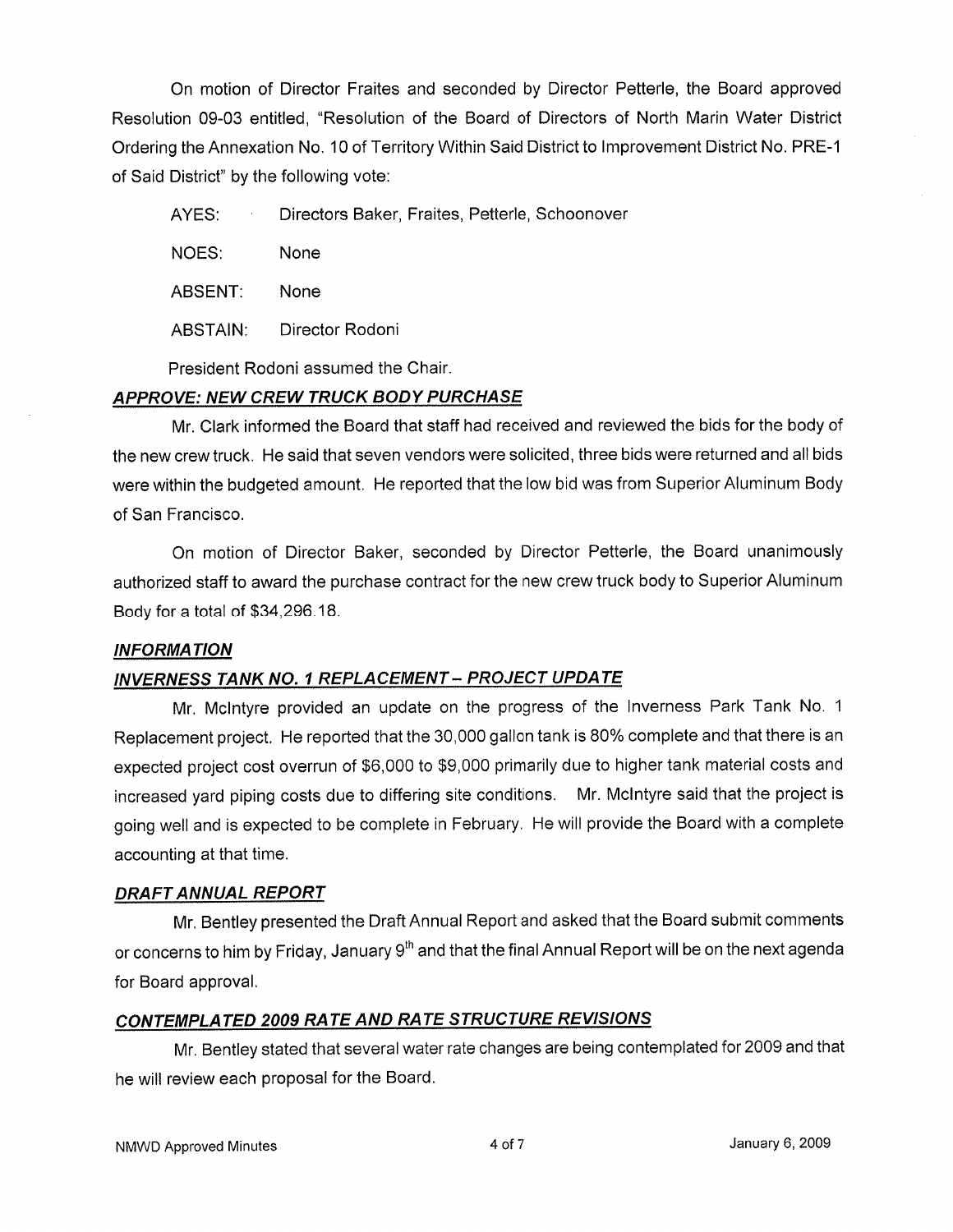He said that the 2008 Novato Water Five-Year Financial Plan called for a series of 11% increases for the next five years so that cash reserves do not fall below \$10M. He said that it is hoped that the new connection fee increase, when incorporated into the 2009 financial plan, will help to mitigate the double-digit increase. Director Rodoni commented that he did not recall a discussion by the Board on maintaining a \$10M reserve balance. He suggested that the Board address this at some point since it impacts the five-year plan. He said that the District should avoid having the highest reserves in the area and for staff to survey other districts on their reserve policy.

Mr. Bentley advised that the West Marin Water and Oceana Marin Sewer connection fees were last increased in 2006 and will be reviewed again this year. He further advised that the 2008 West Marin Water Five-Year Financial Plan called for annual 9% increases for five consecutive years to repay money þorrowed from Novato water. He reminded the Board that it was recommended that a more aggressive repayment plan be considered.

Mr. Bentley stated that a seasonal rate for non-residential customers in West Marin is being considered, and if it proves to be successful in promoting water conservation during summer months, a seasonal rate will be considered for Novato non-residential customers. He further stated that monthly service charge for Oceana Marin Sewer is adequate and no increase is being proposed.

Mr. Bentley advised that water use thresholds used to calculate tier charges are proposed to change from bimonthly threshold to a daily threshold. He stated that this will avoid minor billing distortions that arise based upon number of days billed that may put customers into the next tier rate, He further advised that an increase in the double check valve service charge for both Novato and West Marin of approximately 10% is proposed.

#### TAC MEETING - 1/5/09

Mr. DeGabriele provided highlights of the Water Advisory Technical Advisory Committee meeting held on January 5, 2009.

#### Sonoma-Marin Saving Water Partnership

Mr. DeGabriele reported that three contractors remain to sign the Memorandum of Understanding for the Sonoma-Marin Saving Water Partnership; and once all contractors have signed, he will forward the document to the Sonoma County Water Agency Board of Supervisors for their approval. He also reported that the Water Conservation Sub-Committee met on December 16<sup>th</sup> and is supportive of the Agency's proposal for a multi-cultural outreach spanning Sausalito to Windsor.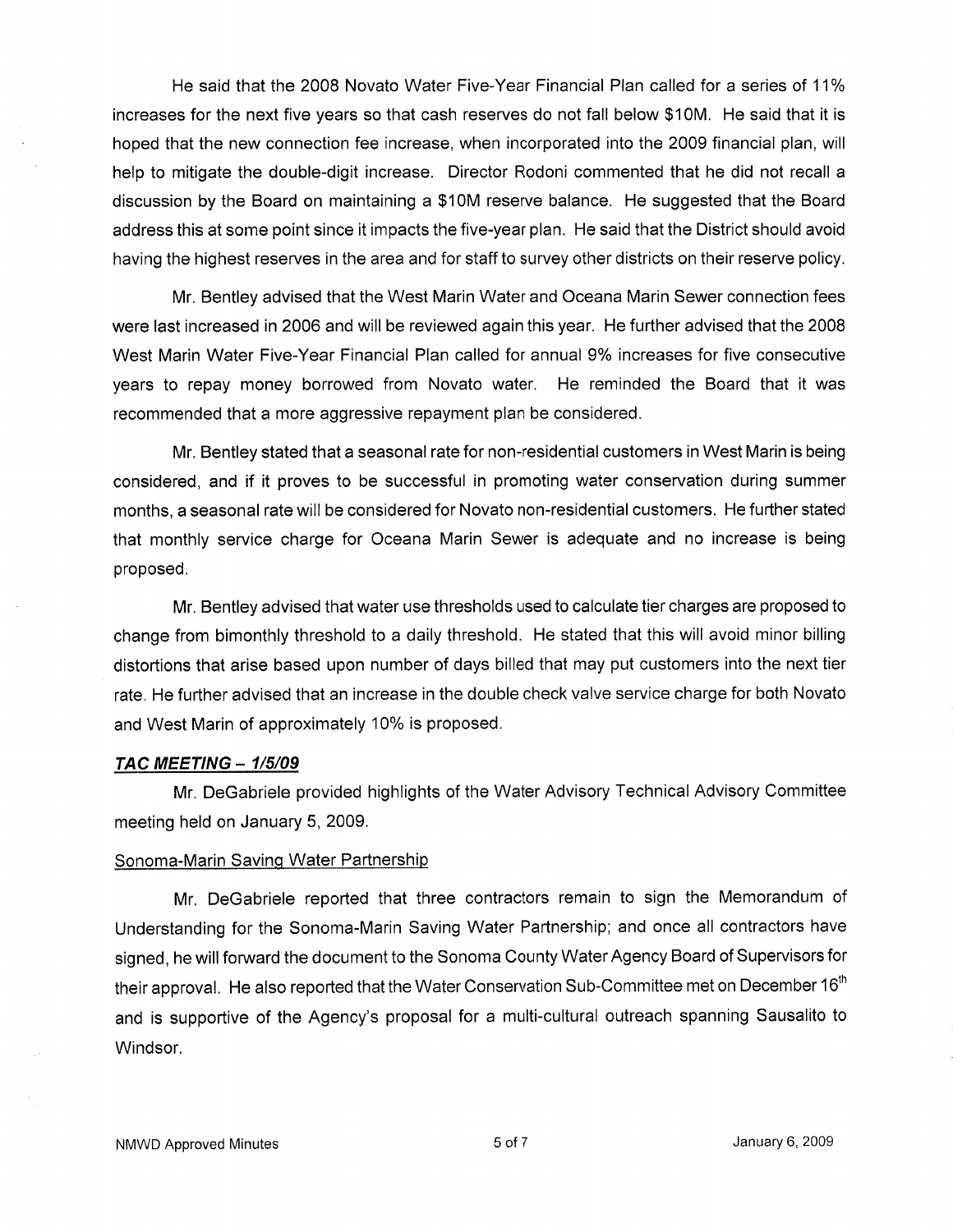### **Fluoridation**

Mr. DeGabriele stated that all contractors have provided their costs to fluoridate water supply information to the Water Agency and Pam Jeane has been asked to provide the WAC with <sup>a</sup> report identifying cost, environmental issues, political process, health benefits and risks and enabling legislation. He advised that legislation indicates that water districts must fluoridate if there are funds available from other than ratepayers. He said that a member of the public strongly voiced her opposition to fluoridation of the water supply.

#### Biological Opinion

Mr. DeGabriele advised that he had crafted a draft resolution and circulated it to the Water Advisory Committee recommending the top SCWA strategic priorities address impacts on listed fish species pursuant to the Reasonable and Prudent Alternative. He asked that the resolution be taken to their elected officials for review and comment and bring back to the next TAC meeting. He reported that the contractors suggest the Water Agency develop a planning document or "road map" so that the long-term and expensive project will remain on track.

#### Water Project DEIR

Mr. DeGabriele reported that the contractors plan to develop a set of comments on the Draft EIR for efficiency in the Agency's response, He advised that the public hearing for Norlh Marin and Petaluma is scheduled for February 18 in Petaluma and that Directors Rodoni and Baker will attend.

# **Budget Sub-Committee**

Mr. DeGabriele stated that the Budget Sub-Committee met on December 18<sup>th</sup> and was advised that the O & M proposed charge is a 27% increase. He said that he and Krishna Kumar have been working with the Agency over the past several months and that this increase is over two times the proposed increase identified in the long-range plan financial model that they have been using. He advised that he suggested that the Agency limit their proposed rate increase to that reflected in the long-range plan model to provide guidance for the agency and to provide contractors with a look ahead so they know where rates are going. Mr. DeGabriele stated costs to the contractors continually increase and that the facilities needed to provide water are very expensive. He further stated that the contractors will þe taking a hard look at their water demands to determine if additional capacity is really needed. He said it was a contentious discussion, and there were many blunt statements made by the TAC members to the Agency.

# **NORTH BAY WATERSHED ASSOCIATION MEETING 1/9/09**

Mr. DeGabriele noted that at the next North Bay Watershed Association meeting, Gordon Becker will speak on the Salmonid Monitoring Program in the North Bay Region but will not include the Novato creek watershed. This is because Novato creek is less likely to have anadramous trout